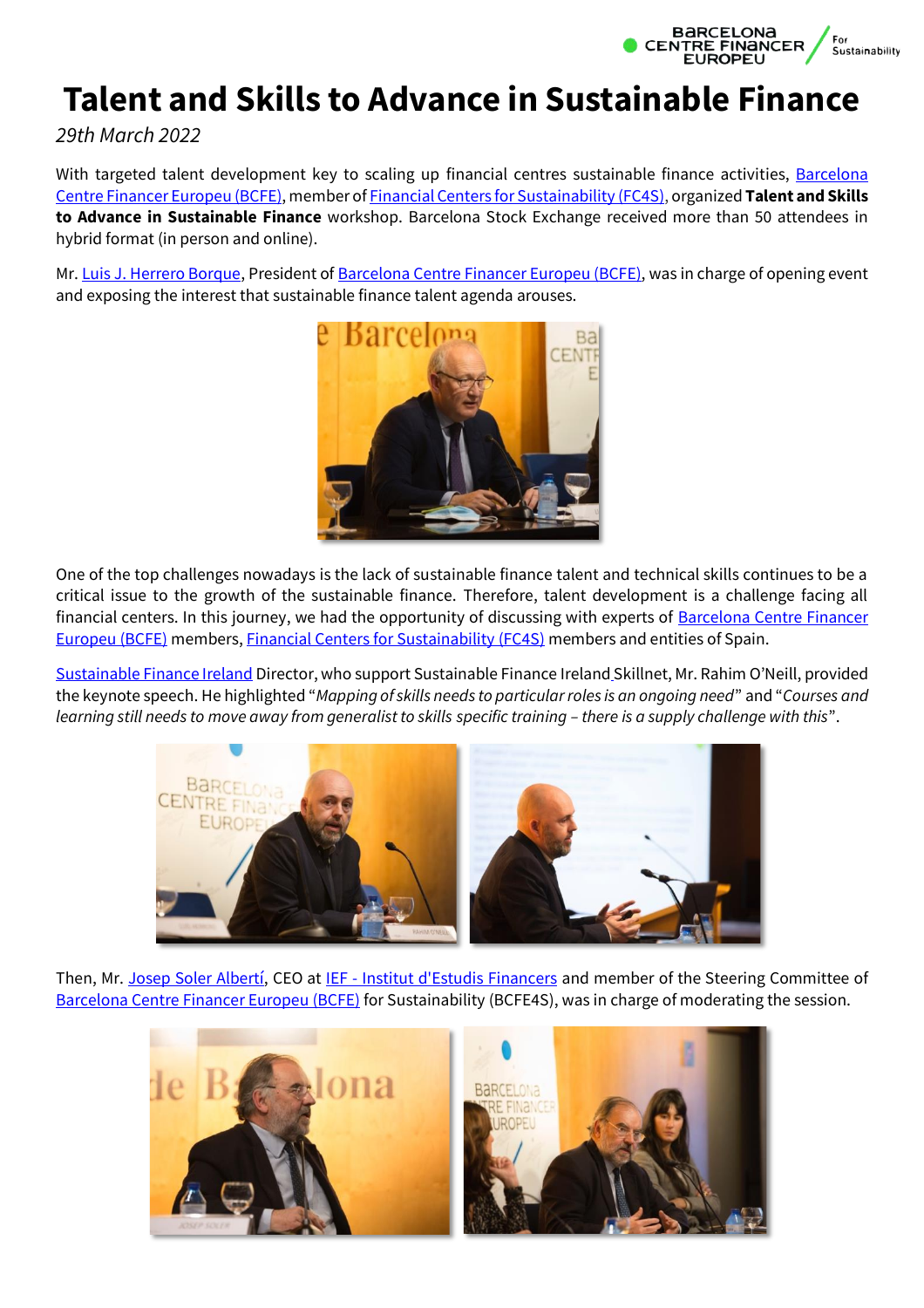

Mr. [Josep Soler Albertí](https://www.linkedin.com/in/ACoAAAGqQeMBYjkbcK8WmW6BDPCm_RDqOYD5EKU) started the first roundtable entitled *Models of training and certifications in Sustainable Finance*.



At first, Mr. [Sebastian Rink,](https://www.linkedin.com/in/ACoAABgIXg0BW1LBGSYYOBLVIvA_i7qAEstxWes) Green and Sustainable Finance Expert at Frankfurt [School of Finance & Management](https://www.linkedin.com/company/frankfurtschool/), explained "*The emergence of different skill requirements in the field of sustainable finance leads to the need for diverse training offerings that differ in depth, format, length, and focus*". Furthermore, "*The Spanish and the German situations on the sustainable finance skills gap are very similar. We are happy to continue the conversation with our Spanish friends*".



Secondly, Mr[. Alvaro Drake Escribano,](https://www.linkedin.com/in/ACoAAC3wuD8BJYnqcltiTFmEAogVSl1y9IL9pWc) General Secretary a[t IEB](https://www.linkedin.com/company/ieb/) and Director of Customized Training of the entity, explained "*IEB is training 3 different layers: short programs focused on board directors and executive committees of companies; programs more specialist and in detail between 40 and 50 hours in which they given tips and tools about sustainable finance; and last but not least, the key point is that IEB collaborates as independent accreditor in EFPA Spain certifications and, in particular, in ESG certification*".



Next, Ms. [Claudia Antuña Rubio,](https://www.linkedin.com/in/ACoAABg8cWcBeuTObMFHoc1v2jimkhsD70bgDD4) [Analistas Financieros Internacionales \(AFI\)](https://www.linkedin.com/company/analistas-financieros-internacionales/) partner, Investment analyst and AFI Global Investments SGIIC; emphasized "*Sustainability has positioned itself as a key element in the conception of traditional finance. Sustainability has ceased to be a tangential element to become a fundamental element in the professional development of any person of the financial sector. We must be aware that sustainability is a matter in constant evolution. And this requires a continuous update on the best market practices, regulatory impacts, or the new dynamics that lead the way in the different industries. That is why it is essential to invest in training in sustainability*".

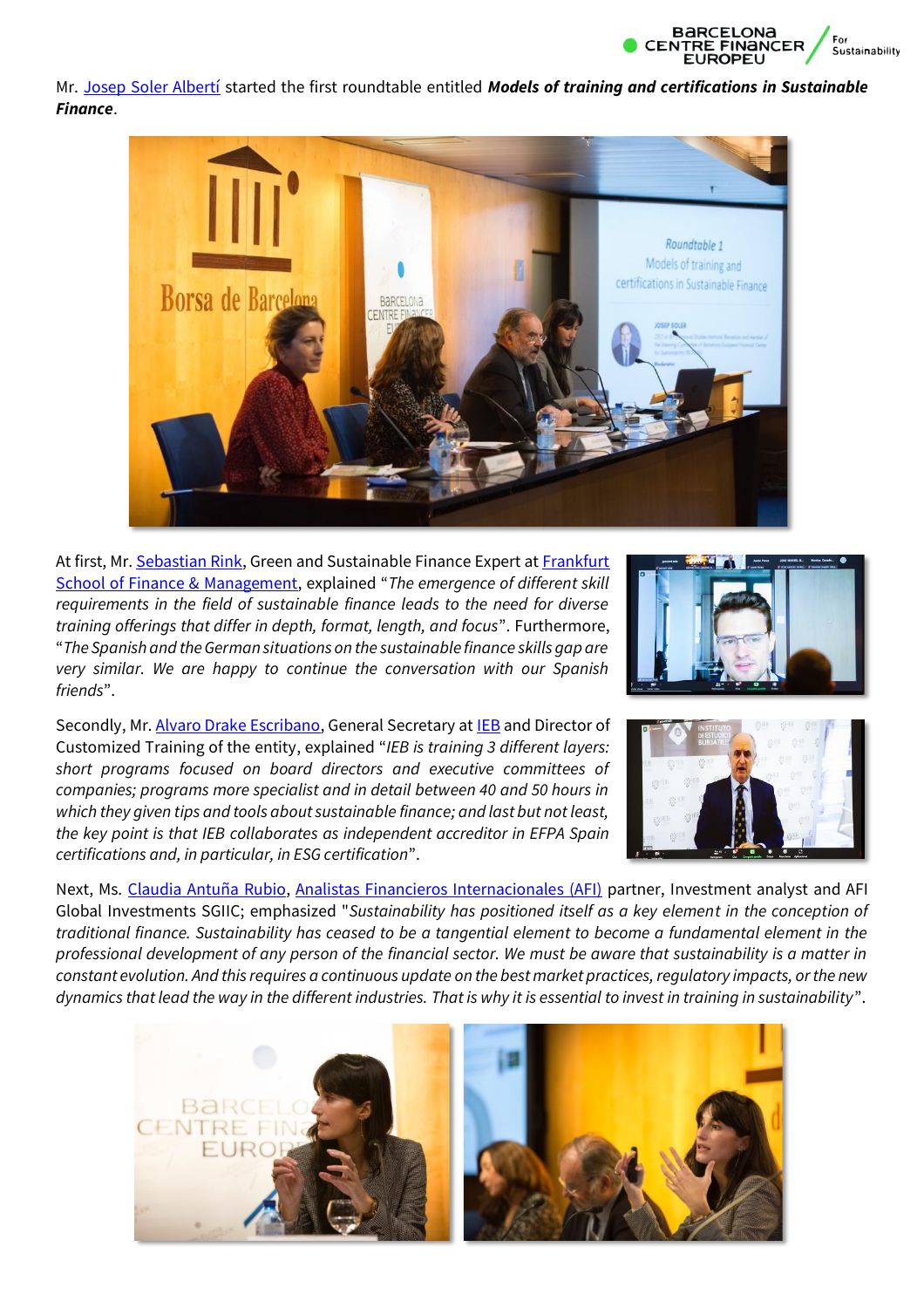

Then, Ms. [Eva Hernandez Castells,](https://www.linkedin.com/in/ACoAAAJrQmYBf4t-tQom5y_NYUYksZmYfWf9yu4?lipi=urn%3Ali%3Apage%3Ad_flagship3_detail_base%3BX3UgnmYsSkG0X2rZANtoNQ%3D%3D) Head of Sustainable Finance at IEF - [Institut d'Estudis Financers](https://www.linkedin.com/company/ief-institut-estudis-financers/) and member of the Steering Committee of [Barcelona Centre Financer Europeu \(BCFE\)](https://barcelonacentrefinancer.cat/en/) for Sustainability (BCFE4S), explained "*The training on sustainable finance has to develop and become more specialized as the industry evolves and becomes more sophisticated*" and "*There will be a demand for training on more practical topics, applicable to certain areas in the finance industry, such as compliance or risk management. Also, corporates will need training on sustainable finance issues to accomplish the requirements of financial institutions and investors".*



Finally, Ms. [Andrea Carreras-Candi,](https://www.linkedin.com/in/ACoAAAAjghYBWf4_ob7_m6OV2-Bu6QvQCgd0jI0) General Director at [EFPA Spain,](https://www.linkedin.com/company/efpa-spain/) explained "*EFPA Spain with more than 35000 certificate holders, is the Spanish organization of the leading professional standards setting body for financial advisors and planners in Europe. Since 2000 we offer 4 qualifications designed to cover ESMA Guidelines (EIA, EIP, EFA and EFP). In Spain, since 2017 these four qualifications were included (to inform and advise financially to clients) in the list of the Spanish Regulatory Organism (CNMV). Furthermore, in 2019 we launched 2 qualifications which cover the knowledge for the real estate and mortgage sector. Last but not least, due to an increase in the awareness of clients and advisors to invest and recommend sustainable financial products, we launched March last year our EFPA ESG Advisor certificate. Up today we have more than 1100 professionals qualified with the EFPA ESG Certificate. All our certifications require continuous education (CPD'S) in order to keep them in force".*



After this potential roundtable, started the second one, moderated by Mr. [Josep Soler Albertí](https://www.linkedin.com/in/ACoAAAGqQeMBYjkbcK8WmW6BDPCm_RDqOYD5EKU) too and entitled *Practical experience of how to train staff in ESG criteria*.

In the beginning, Ms. [Sandra Rockett,](https://www.linkedin.com/in/ACoAAAW7RQQBEcbKlrNIcqF7KwblfaeyPAz_zZw) Director of Wealth & Corporate Distribution at [Irish Life Investment Managers](https://www.linkedin.com/company/irish-life-investment-managers/) (ILIM), highlighted "*Sustainability is a unique strategic initiative which talks to several different business objectives and training and upskilling enables a number of very real and tangible business benefits; enables the transition of asset to a more sustainable versions; enables business meet the regulatory expectations and obligations; enables a real connection between our people, our purpose and our stakeholders; and ultimately helps us achieve a real and positive impact in terms of the footprint we leave on the environment and broader society".*